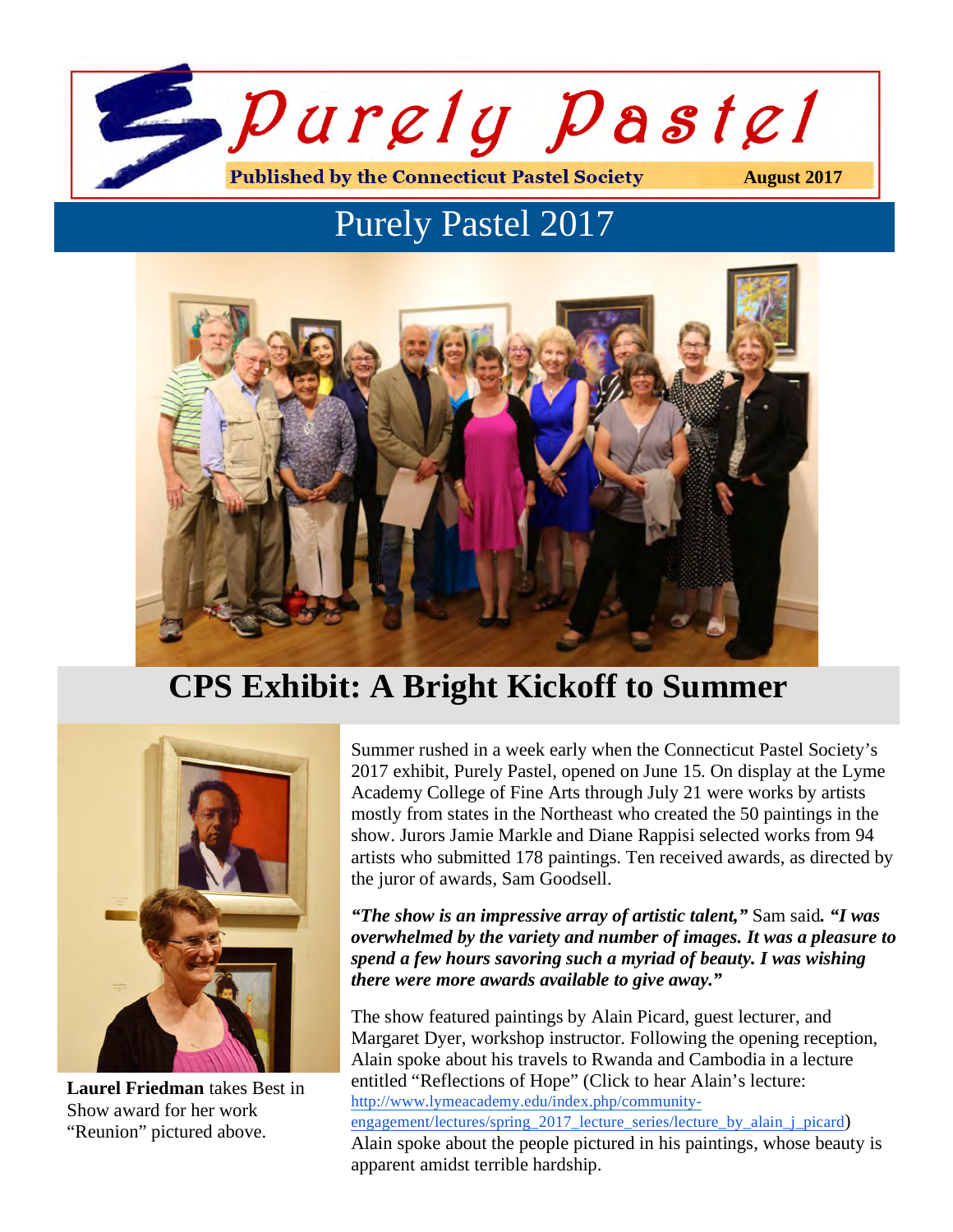Longtime CPS members Rainie Crawford, Frank Federico, and Rae Smith received Emeritus awards for their **lifetime achievement**.

The **CPS Scholarship Award** was presented by Steve Porter to Sanchitha Vishwanath.

#### **Awards**

2

Best in Show: "Reunion," by Laurel Friedmann

Founders Award: "Liz and the Thread of Flight." by Janet Cook

President's Award: "Ascension," by Peter Seltzer

Honor Award: "In the Bag," by Joel Sobelson

Board of Directors Award: "Dune," by Elinor Freedman

Membership Award: "Breakthrough," by Jeanne Rosier Smith

Merit Award of Excellence: "Chance of Snow," by Steve Linde

Merit Award: "Layers," by Jane Penfield

Honorable Mention: "Tunnel II," by Gigi Liverant

Honorable Mention: "Blue Creek," by Dave Kaphammer



Janet Cook "Liz and the Thread of Flight"



Jeanne Rosier Smith, with "Breakthrough"

# **What's Coming Up**

### **Renaissance in Pastel**

**24th annual National Juried Exhibition** October 4- November 5, 2017, Arts Center East, 709 Hartford Turnpike, Vernon, CT

**Chairpersons**, Vicki Rooney and JanePenfield **Jurors of selection**: Maria Marino, Paul Leveille, Eileen Casey

**Jurors of Awards**: Jane McGraw –Teubner and Jean Dalton

**Artists Reception** Saturday, October 21, 2017 • 3 - 5 PM Awards Presentation at 4 PM

## **CPS Exhibits CPS Workshops**

#### **Deborah Quinn Munson: The Importance of Composition–The 80/20 Concept**

October 12 through October 14, 2017, Southington Community Cultural Arts Center 93 Main St., Southington, CT

#### **Coming up next year**:

Lyn Asseleta, Vianna Szabo, Karen Israel. Look for more information in the November issue of *Purely Pastel.*

**Pastel Demonstration** by Dave Kaphammer Saturday, October 21st from 1:00 – 3:00PM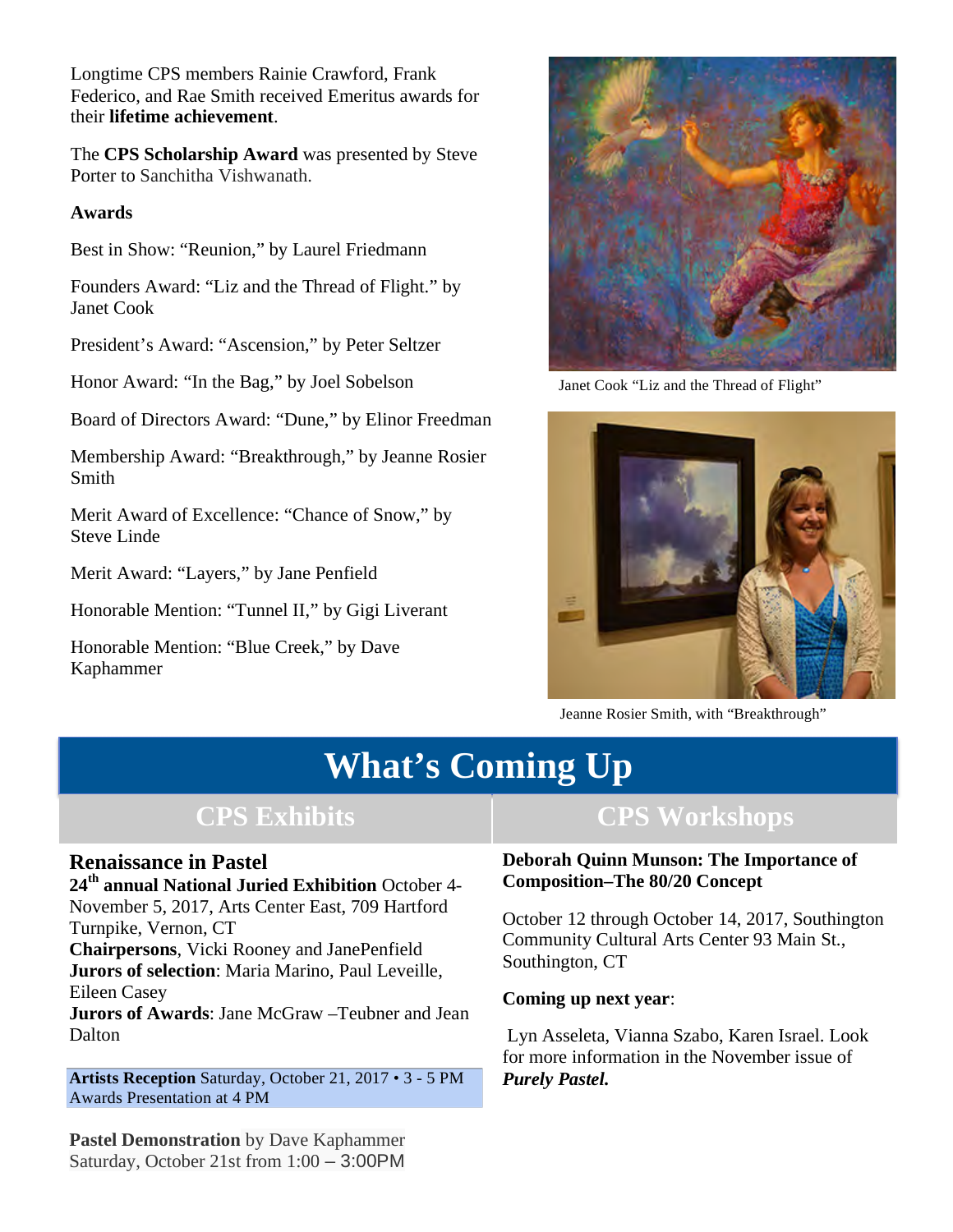## From our Co-Presidents: Karen Israel and Diane Stone



Summer presents nature at its most bountiful--a very special time for artists. For pastelists especially, it is a sumptuous mix of

dramatic light, texture and color. Why not go outdoors to see with an artist's eye all the subtleties that exist?

*Karen Israel*

I am mostly a studio painter, but if you are like me and don't fancy the heat and the bugs, why not bring a bit of nature into the studio? I am always collecting bits of nature that I set up to paint in the studio. With the longer daylight hours, summer is as good a time as any to experiment... try a new paper, a new under-painting, a new subject, a new format. All this artistic exploring opens up so many possibilities for new creativity. I was inspired by

## Painting in Summer

visits to Lyme, Conn. for the masterful pastel paintings at the Purely Pastel Exhibit at the Lyme Academy College of Fine Art. I also



*Diane Stone* 

enjoyed the Florence Griswold Museum and the Lyme Art Association--further inspiration from summer's bounty.

CPS has some exciting things happening in the fall. We look forward to our National show "Renaissance in Pastel." Deborah Quinn Munson will hold a threeday workshop on October 12-14, at Southington Community Cultural Art Center, 93 Main St., Southington, CT. –*Karen Israel*

## **Margaret Dyer Workshop**



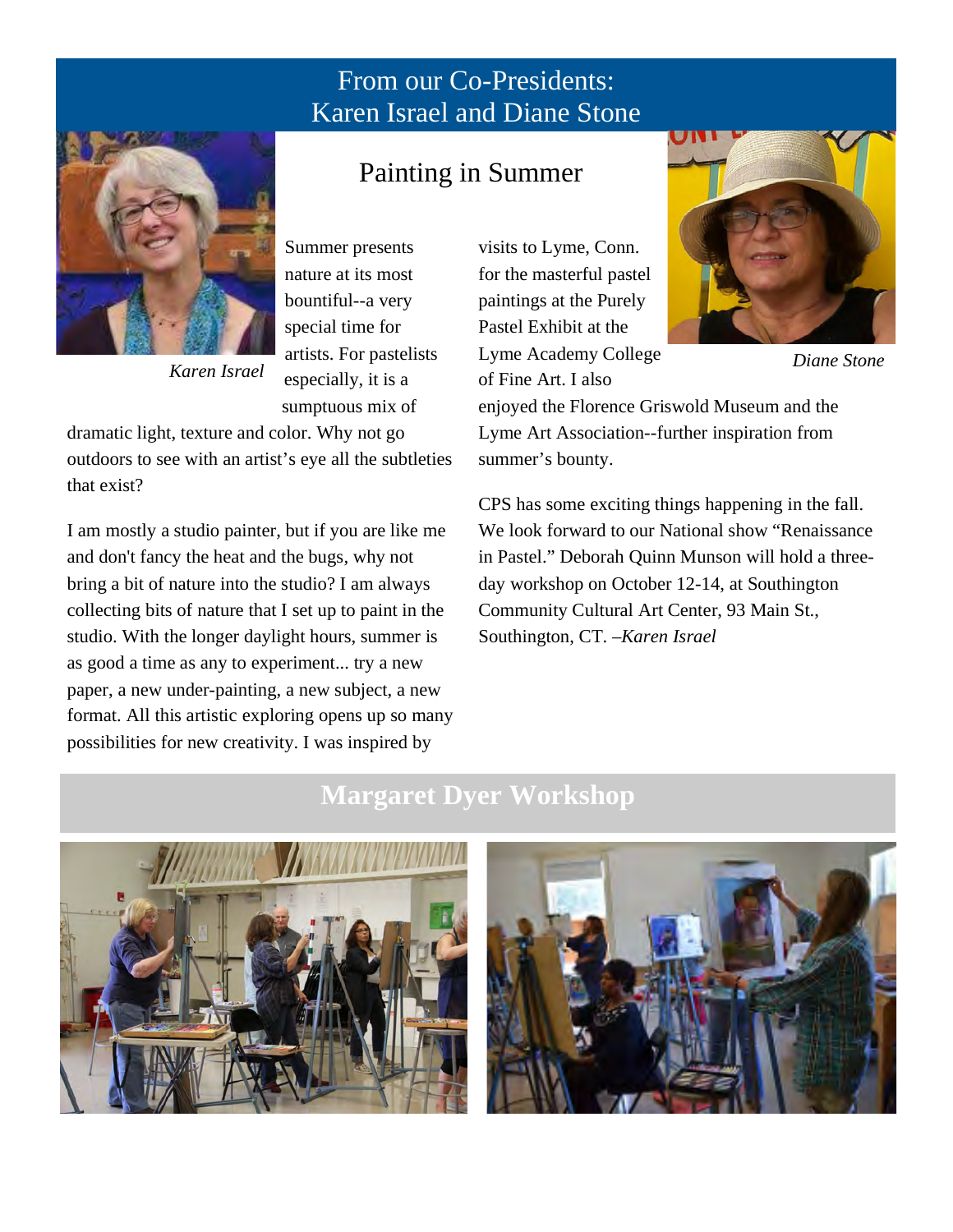## Member Profile: Polly Castor



*House By the Bay Polly* Castor

Polly Castor is an artist who won't be put in a box. In her travels down the road of life she is called to be a spiritual leader. While that part of her is of paramount importance, you couldn't travel far without discussing her work life as a former structural engineer, or as a wife who homeschooled her three thriving children, her nine years as a blogger with a daily column, the photographer busy observing everything (and who can be relied on to photograph every CPS event), a painter, poet, traveler, and nature lover. In her spare time, Polly serves as our CPS membership chairman.

*"Contrary to what people say, that to be professional you must narrow your focus more and more, I thrive on a range of interests and mediums as vehicles that inform one another, and help me express my whole being more accurately and completely."*

Growing up in Michigan, and as one of very few women in engineering, Polly was inspired by her mother, an art teacher, who loved abstract art and encouraged Polly to pursue her own creative voice. They painted together in pastel in every national park in the lower 48 states before Polly turned 18. *"She taught me that good art is never about copying."*

She was no one's imitator when she set up her own engineering company in Manhattan. Picture her

dangling from a rope 40 stories up outside a skyscraper under construction and you get a vivid image of the kind of risks – both creative and professional – that Polly is willing to take.

Abstract art is a fitting way to express her boundless energy. Polly likes to start with a concept, such as "confidence" or "the month of July" and build her paintings from there. She enjoys painting in plein air but focuses her studio work on abstract landscapes and conceptualism. In life and in art, as she says

#### **"I can never have too much color."**

Polly Castor can best be summed up in her own words:

*"I feel my love of nature, my structural engineering training, and my spiritual approach all contribute to my artwork like an under-painting does, subtly influencing every aspect of it."*

*https://pollycastor.pixels.com* Polly Castor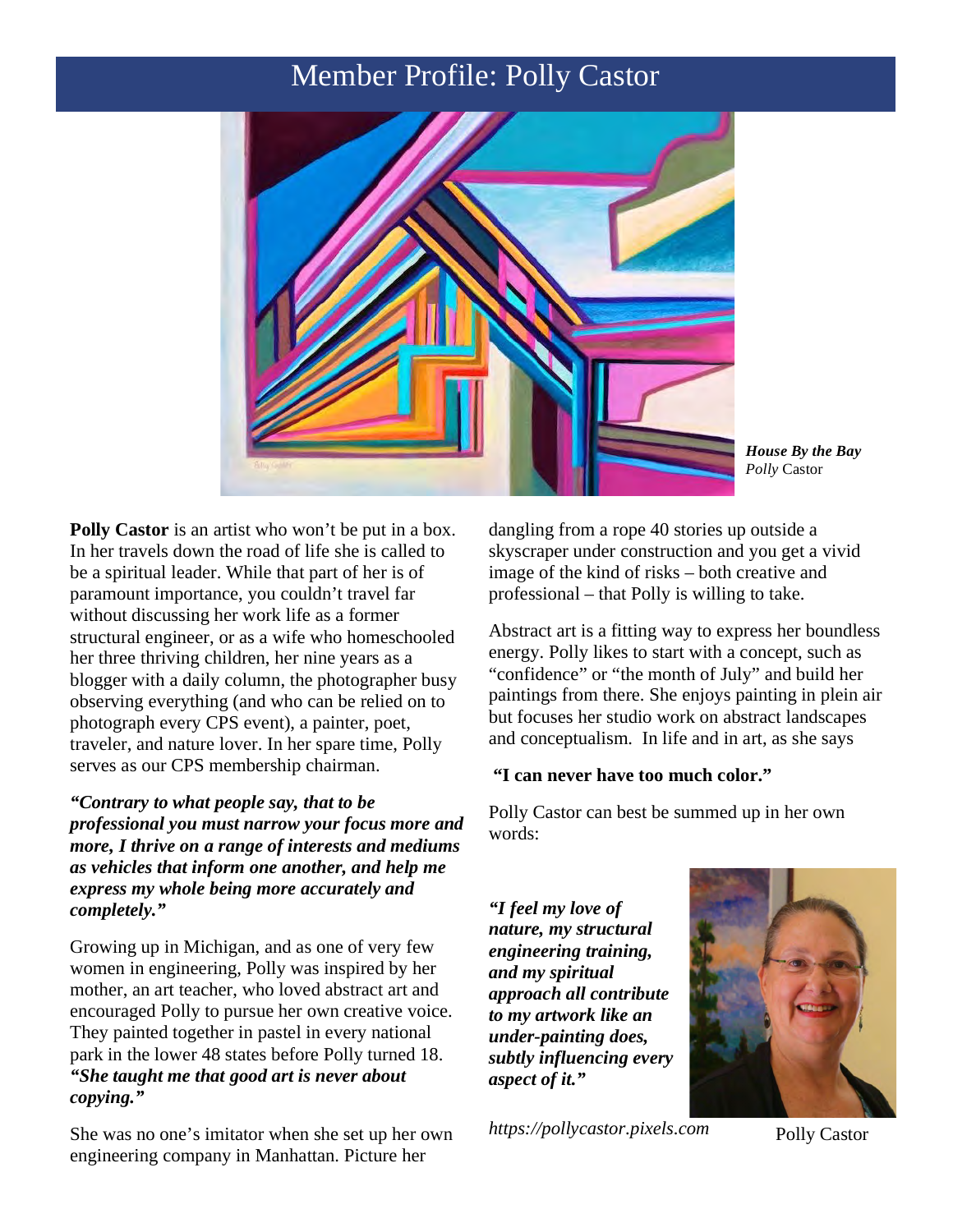## Member Classes/Member's News

For more information, please follow the link after each teacher's name.

**Joe Baker** – Stockbridge, MA – www.bakerworks.com

**Janet A. Cook** – New York, NY – janetacook.com

**Mally DeSomma** – Waterbury, CT – www.mallydesomma.com

**Christine Ivers** – Meriden, CT, nationally – www.christineivers.com

**Karen Israel,** Hartford area **art**by**karenisrael**.com

**Liz Haywood-Sullivan** – eastern MA, nationally – www.lizhaywoodsullivan.com

**Rita Kirkman-** nationally RitaKirkman.com **Anne Heywood** – eastern MA – www.anneheywood.com **Pieter Lefferts** – Sharon, CT – www.northlightartcenter.com **Paul Leveille** – Holyoke, MA – paulleveillestudio.com **Leslie Lillien Levy** – Kent, CT – www.leslielillienlevy.com **Linda Bull Neilan** – East Lyme, CT **Alain Picard** – Southbury, CT – www.picardstudio.com **Jane Penfield** – Vernon, CT – www.janepenfield.com **Claudia Post** – Chester, CT – www.claudiapost.com **Peggy Davidson Post**, Mt. Kisco, NY www.theartistsplace.net

**Peter Seltzer** – Woodbury, CT – peterseltzerfineart.com **Jeanne Rosier Smith**

www.jeannerosiersmith.com

**New CPS Lifetime Members:**

**Raine Crawford, Frank Federico and Rae Smith**

**Gary Ozias:** "High Country Color" earned the Jack Richeson "Savoir Faire" award at Arizona Pastel Painters National Exhibition

**Jeanne Rosier Smith** has a new website: www.jeannerosiersmith.com

**Jeff Fioravanti** achieved Master Circle Pastelist status from the International Association of Pastel Societies at the convention in June. "The Vision Place of Souls," a solo exhibition of his paintings is on view until December 22 at the Lynn Museum, in Lynn Massachusetts.

**25 CPS** members exhibited at the International Assn. of Pastel Societies exhibits in Albuquerque.

**Chris Ivers** was voted in as Vice-President of IAPS, and is working closely with new President Richard McKinley.



"High Country Color" by Gary Ozias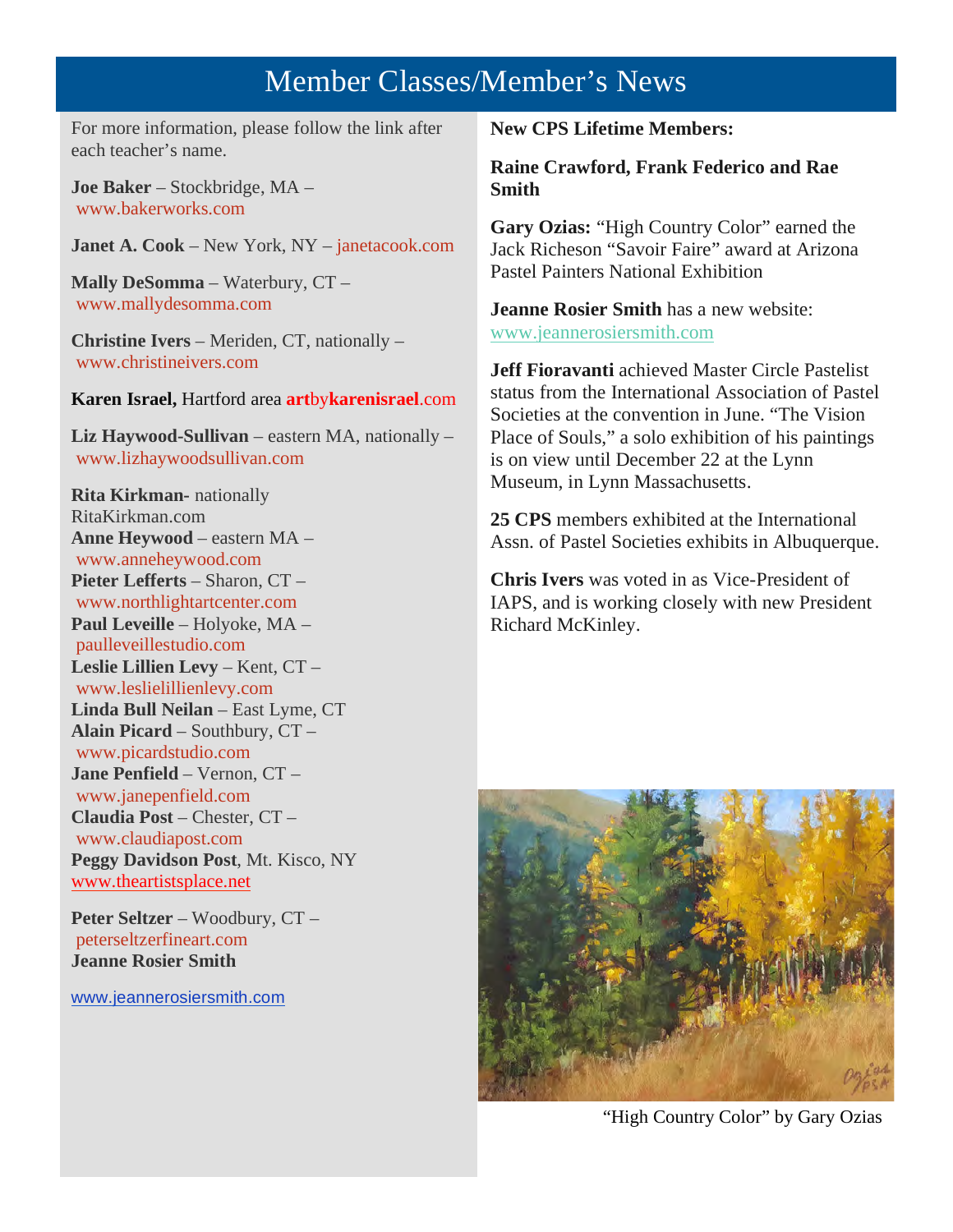# IAPS Convention 2017



Elizabeth Ventura and Christine Ivers representing CPS for the pastel societies on fiesta night.



How do you gather CPS members for a group photo on fiesta night? Not easily! Pictured are (L to R, back row) Jeanne Rosier Smith, Peggy Davidson Post, Joe Baker, Christine Ivers, Valerie Mandra, Rae Smith; with Elizabeth Ventura and Alain Picard (front).



Arlene Richman and Leslie Lillian Levy at the awards banquet.

## *Scenes from the IAPS convention, June 2017 in Albuquerque, New Mexico*

Michelle Poirier-Mozzone and Deborah Quinn Munson at the fiesta.